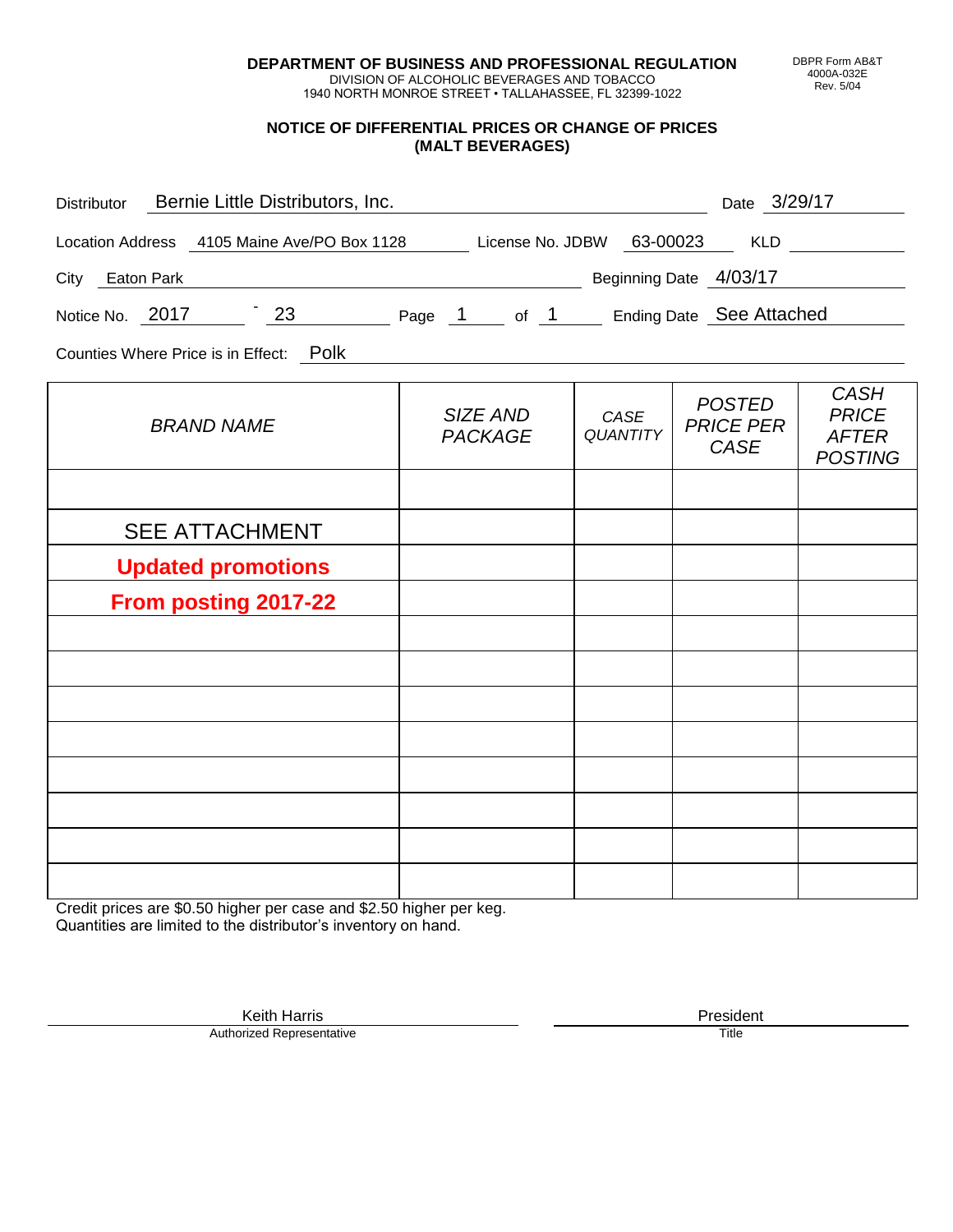|                                                                               |                                    |                      |                      |                | Posted Frontline |                 |            |         |
|-------------------------------------------------------------------------------|------------------------------------|----------------------|----------------------|----------------|------------------|-----------------|------------|---------|
| <b>Brands</b>                                                                 | Package                            | <b>Start</b>         | <b>Stop</b>          | Price          | Price            | Oty             | Premise    | Comment |
| Bud, Bud Lt                                                                   | 24/8oz Can                         | 03/13/17             | 07/02/17             | 11.40          | 13.25            | $20+$           | Off        |         |
| Bud & Bud Lt                                                                  | 24/8oz Can 2/12                    | 03/13/17             | 07/02/17             | 13.10          | 13.60            | $5-19$          | Off        |         |
| Bud & Bud Lt                                                                  | 24/8oz Can 2/12                    | 03/13/17             | 07/02/17             | 12.20          | 13.60            | $20+$           | Off        |         |
| Michelob Ultra<br>Michelob Ultra                                              | 24/8oz Can 2/12<br>24/8oz Can 2/12 | 03/13/17<br>03/13/17 | 07/02/17<br>07/02/17 | 13.50<br>12.20 | 14.45<br>14.45   | $5-19$<br>$20+$ | Off<br>Off |         |
|                                                                               |                                    |                      |                      |                |                  |                 |            |         |
| Michelob Ultra<br>Michelob Ultra                                              | 24/8oz Can<br>24/8oz Can           | 03/13/17<br>03/13/17 | 07/02/17<br>07/02/17 | 12.70<br>11.40 | 14.35<br>14.35   | $5-19$<br>$20+$ | Off<br>Off |         |
| Brands & Packages above may be mixed and matched to achieve qty               |                                    |                      |                      |                |                  |                 |            |         |
| Bud, Bud Lt, Select, Select 55                                                | 24/12oz Can/LNR 4/6                | 04/03/17             | 04/16/17             | 21.60          | 23.80            | $10+$           | Off        |         |
| Michelob, Michelob Lt, Michelob Amberbock                                     | 24/12oz LNNR 4/6                   | 04/03/17             | 04/16/17             | 21.60          | 24.55            | $10+$           | Off        |         |
| Land Shark<br>Brands & Packages above may be mixed and matched to achieve qty | 24/12oz LNNR 4/6                   | 04/03/17             | 04/16/17             | 15.85          | 24.55            | $10+$           | Off        |         |
| Bud, Bud Lt, Select, Select 55                                                | 24/12oz Can/LNR 4/6                | 04/17/17             | 07/02/17             | 21.60          | 23.80            | $10+$           | Off        |         |
| Michelob, Michelob Lt, Michelob Amberbock                                     | 24/12oz LNNR 4/6                   | 04/17/17             | 07/02/17             | 21.60          | 24.55            | $10+$           | Off        |         |
|                                                                               |                                    |                      |                      |                |                  |                 |            |         |
| <b>Land Shark</b>                                                             | 24/12oz LNNR 4/6                   | 04/17/17             | 07/02/17             | 21.60          | 24.55            | 10-111          | Off        |         |
| <b>Land Shark</b>                                                             | 24/12oz LNNR 4/6                   | 04/17/17             | 07/02/17             | 20.25          | 24.55            | $112+$          | Off        |         |
| Brands & Packages above may be mixed and matched to achieve qty               |                                    |                      |                      |                |                  |                 |            |         |
| Bud, Bud Lt                                                                   | 24/16oz Can 6/4                    | 09/12/16             | 07/02/17             | 22.65          | 25.65            | $5+$            | On & Off   |         |
| Brands & Packages above may be mixed and matched to achieve qty               |                                    |                      |                      |                |                  |                 |            |         |
|                                                                               |                                    |                      |                      |                |                  |                 |            |         |
| Bud, Bud Lt                                                                   | 24/16oz Can 3/8                    | 06/05/17             | 06/25/17             | 19.45          | 25.20            | $25+$           | Off        |         |
| Michelob Ultra                                                                | 24/16oz Can 3/8                    | 06/05/17             | 06/25/17             | 19.45          | 27.10            | $25+$           | Off        |         |
| Brands & Packages above may be mixed and matched to achieve qty               |                                    |                      |                      |                |                  |                 |            |         |
|                                                                               |                                    |                      |                      |                |                  |                 |            |         |
| Bud, Bud Lt                                                                   | 24/16oz CALNR 3/8                  | 04/03/17             | 04/16/17             | 23.45          | 27.60            | $30+$           | Off        |         |
| Bud, Bud Lt                                                                   | 24/16oz CALNR 3/8                  | 05/01/17             | 05/14/17             | 23.45          | 27.60            | $30+$           | Off        |         |
| Brands & Packages above may be mixed and matched to achieve qty               |                                    |                      |                      |                |                  |                 |            |         |
|                                                                               |                                    |                      |                      |                |                  |                 |            |         |
| Bud, Bud Lt                                                                   | 24/16oz Can                        | 09/12/16             | 07/02/17             | 20.90          | 27.60            | $30+$           | Off        |         |
| Brands & Packages above may be mixed and matched to achieve qty               |                                    |                      |                      |                |                  |                 |            |         |
|                                                                               |                                    |                      |                      |                |                  |                 |            |         |
| Bud, Bud Lt. Select & Select 55                                               | 18pk/12oz Can & LNNR               | 09/12/16             | 07/02/17             | 14.80          | 16.90            | $20+$           | Off        |         |
| Brands & Packages above may be mixed and matched to achieve qty               |                                    |                      |                      |                |                  |                 |            |         |
| Bud, Bud Lt, Select & Select 55                                               | 24/12oz LNNR 2/12                  | 09/12/16             | 07/02/17             | 21.55          | 22.50            | $10+$           | On         |         |
| Brands & Packages above may be mixed and matched to achieve qty               |                                    |                      |                      |                |                  |                 |            |         |
|                                                                               |                                    |                      |                      |                |                  |                 |            |         |
| Bud, Bud Lt, Select & Select 55                                               | 24/12oz Can & LNNR 2/12            | 03/22/17             | 01/25/17             | 21.55          | 22.50            | $10+$           | OĦ         |         |
| Brands & Packages above may be mixed and matched to achieve qty               |                                    |                      |                      |                |                  |                 |            |         |
| Bud, Bud Lt, Select & Select 55                                               | 24/12oz Can                        | 09/12/16             | 07/02/17             | 20.75          | 22.60            | 10-44           | Off        |         |
| Bud, Bud Lt, Select & Select 55                                               | 24/12oz Can                        | 09/12/16             | 07/02/17             | 19.75          | 22.60            | $45+$           | Off        |         |
|                                                                               |                                    |                      |                      |                |                  |                 |            |         |
| Bud, Bud Lt,                                                                  | 24/12oz LNNR                       | 09/12/16             | 07/02/17             | 20.75          | 22.60            | 10-44           | Off        |         |
| Bud, Bud Lt,                                                                  | 24/12oz LNNR                       | 09/12/16             | 07/02/17             | 19.75          | 22.60            | $45+$           | Off        |         |
|                                                                               |                                    |                      |                      |                |                  |                 |            |         |
| <b>Bud Light Lime</b>                                                         | 24/12oz LNNR/Can                   | 09/12/16             | 07/02/17             | 22.20          | 24.10            | 10-44           | Off        |         |
| <b>Bud Light Lime</b>                                                         | 24/12oz LNNR/Can                   | 09/12/16             | 07/02/17             | 19.75          | 24.10            | $45+$           | Off        |         |
|                                                                               |                                    |                      |                      |                |                  |                 |            |         |
| Michelob Ultra                                                                | 24/12oz Can & LNNR                 | 09/12/16             | 07/02/17             | 22.20          | 24.10            | 10-44           | Off        |         |
| Michelob Ultra                                                                | 24/12oz Can & LNNR                 | 09/12/16             | 07/02/17             | 20.70          | 24.10            | $45+$           | Off        |         |
| Brands & Packages above may be mixed and matched to achieve qty               |                                    |                      |                      |                |                  |                 |            |         |
| Bud, Bud Lt                                                                   | 24/16oz CALNR                      | 09/12/16             | 07/02/17             | 24.85          | 28.50            | $98+$           | Off        |         |
| Brands & Packages above may be mixed and matched to achieve qty               |                                    |                      |                      |                |                  |                 |            |         |
|                                                                               |                                    |                      |                      |                |                  |                 |            |         |
| Bud, Bud Lt                                                                   | 20/16oz CALNR                      | 02/06/17             | 07/02/17             | 17.95          | 23.00            | $33+$           | Off        |         |
| Brands & Packages above may be mixed and matched to achieve qty               |                                    |                      |                      |                |                  |                 |            |         |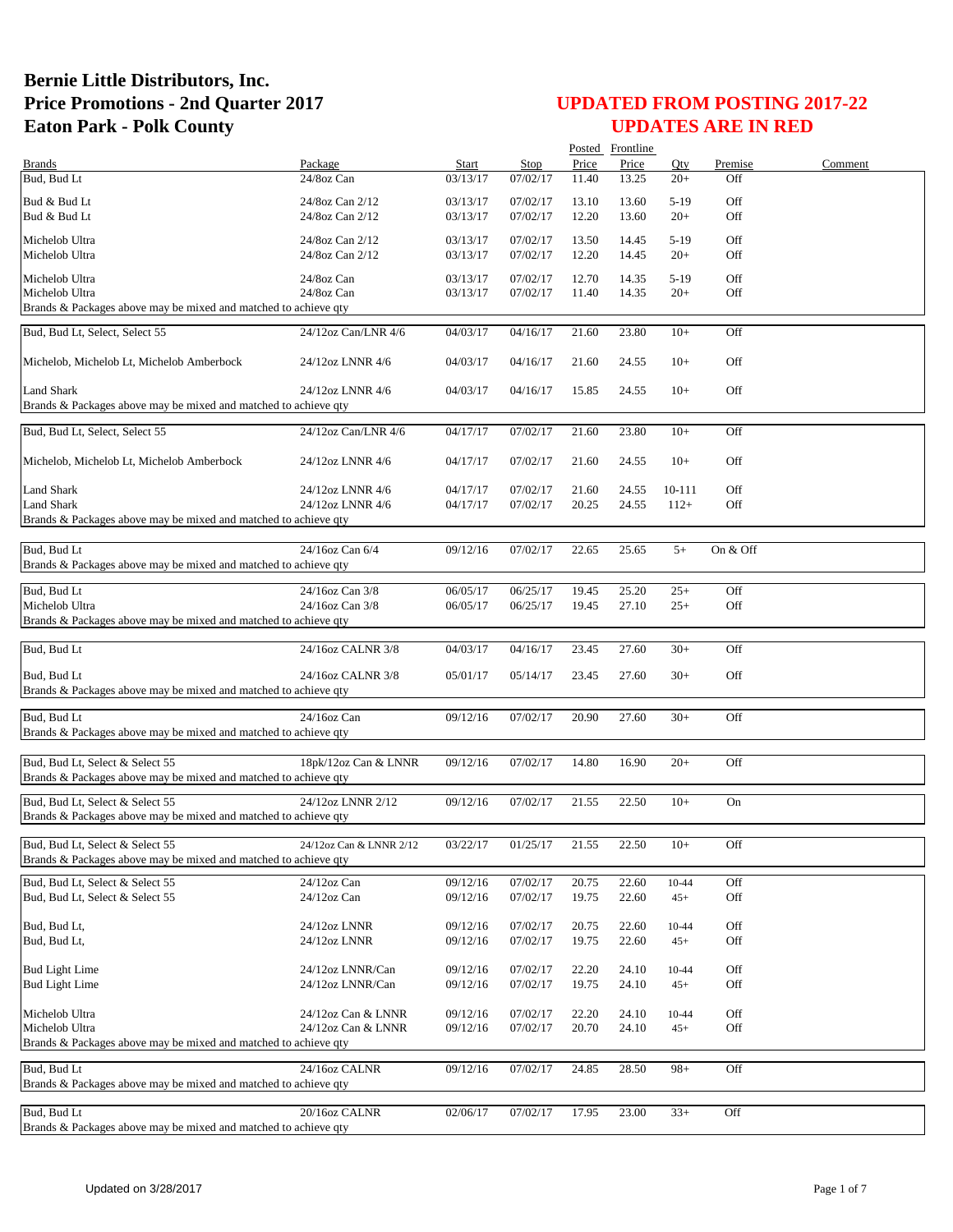## **UPDATED FROM POSTING 2017-22 UPDATES ARE IN RED**

|                                                                               |                        |          |          |       | Posted Frontline |           |           |         |
|-------------------------------------------------------------------------------|------------------------|----------|----------|-------|------------------|-----------|-----------|---------|
| <b>Brands</b>                                                                 | Package                | Start    | Stop     | Price | Price            | Oty       | Premise   | Comment |
| Bud, Bud Light                                                                | 20/16oz CALNR          | 04/03/17 | 07/02/17 | 18.85 | 28.50            | $1 - 143$ | On        |         |
| Bud, Bud Light                                                                | 20/16oz CALNR          | 04/03/17 | 07/02/17 | 17.20 | 28.50            | $144+$    | On        |         |
|                                                                               |                        | 04/03/17 |          |       |                  | $1-49$    |           |         |
| Bud, Bud Light                                                                | 24/16oz ALNR/CALNR     |          | 07/02/17 | 23.00 | 28.50            |           | On        |         |
| Bud, Bud Light                                                                | 24/16oz ALNR/CALNR     | 04/03/17 | 07/02/17 | 22.75 | 28.50            | 50-143    | On        |         |
| Bud, Bud Light                                                                | 24/16oz ALNR/CALNR     | 04/03/17 | 07/02/17 | 21.55 | 28.50            | $144+$    | On        |         |
| Bud, Bud Light                                                                | 24/16oz Holiday Alum   | 04/03/17 | 07/02/17 | 24.40 | 28.50            | $1 - 143$ | On        |         |
| Bud, Bud Light                                                                | 24/16oz Holiday Alum   | 04/03/17 | 07/02/17 | 21.95 | 28.50            | $144+$    | On        |         |
|                                                                               |                        |          |          |       |                  |           |           |         |
| <b>Bud Light Lime</b>                                                         | 24/16oz ALNR 4/6       | 04/03/17 | 07/02/17 | 27.65 | 31.20            | $50+$     | On        |         |
|                                                                               |                        |          |          |       |                  |           |           |         |
| Bud Lt Lime & Platinum                                                        | 24/16 CALNR 3/8        | 03/27/17 | 07/02/17 | 31.50 | 36.15            | $1-9$     | On        |         |
| Bud Lt Lime & Platinum                                                        | 24/16 CALNR 3/8        | 03/27/17 | 07/02/17 | 30.67 | 36.15            | $10+$     | On        |         |
| Michelob Ultra                                                                | 24/16oz CALNR          | 04/03/17 | 07/02/17 | 35.85 | 37.25            | $5+$      | On        |         |
| Brands & Packages above may be mixed and matched to achieve qty               |                        |          |          |       |                  |           |           |         |
|                                                                               |                        |          |          |       |                  |           |           |         |
| Bud Lt Lime & Platinum                                                        | 24/16 CALNR 3/8        | 03/27/17 | 07/02/17 | 30.67 | 36.15            | $10+$     | On        |         |
| Brands & Packages above may be mixed and matched to achieve gty               |                        |          |          |       |                  |           |           |         |
|                                                                               |                        |          |          |       |                  |           |           |         |
| Oculto                                                                        | 24/12oz LNNR 2/12      | 09/12/16 | 07/02/17 | 26.65 | 29.90            | $20+$     | Off       |         |
| Brands & Packages above may be mixed and matched to achieve gty               |                        |          |          |       |                  |           |           |         |
| BL Lime, Platinum, Black Crown, Mich Lt & Ultra                               | 18/12oz LNNR/Cans      | 09/12/16 | 07/02/17 | 16.95 | 18.45            | $5 - 59$  | Off       |         |
| BL Lime, Platinum, Black Crown, Mich Lt & Ultra                               | 18/12oz LNNR/Cans      | 09/12/16 | 07/02/17 | 15.85 | 18.45            | $60+$     | Off       |         |
| Brands & Packages above may be mixed and matched to achieve qty               |                        |          |          |       |                  |           |           |         |
|                                                                               |                        |          |          |       |                  |           |           |         |
| Mich, Mic Lt, Ultra, Ultra Amber, Amberbock & Ultra                           |                        |          |          |       |                  |           |           |         |
| <b>Lime Cactus</b>                                                            | 24/12oz Can/LNNR 2/12  | 11/24/16 | 07/02/17 | 23.90 | 24.85            | $5+$      | Off       |         |
| Michelob Ultra                                                                | 24/16oz CALNR 3/8      | 11/24/16 | 07/02/17 | 35.85 | 37.25            | $5+$      | Off       |         |
| Brands & Packages above may be mixed and matched to achieve qty               |                        |          |          |       |                  |           |           |         |
|                                                                               |                        |          |          |       |                  |           |           |         |
| BL Lime, Platinum, Black Crown & Landshark                                    | 24/12oz LNNR 2/12      | 09/12/16 | 07/02/17 | 20.45 | 24.10            | $10+$     | ON        |         |
| BL Lime, Platinum & Landshark                                                 | 24/12oz Cans 2/12      | 09/12/16 | 07/02/17 | 20.45 | 24.10            | $10+$     | <b>ON</b> |         |
| Brands & Packages above may be mixed and matched to achieve qty               |                        |          |          |       |                  |           |           |         |
| BL Lime, Platinum & Black Crown                                               | 24/12oz Cans/LNNR 2/12 | 03/22/17 | 04/30/17 | 23.15 | 24.10            | $1+$      | Off       |         |
|                                                                               |                        |          |          |       |                  |           |           |         |
| BLL Rita Family (Lime, Straw, Mango, Raz, Orange, Grape,                      |                        |          |          |       |                  |           |           |         |
| Peach & Seasonal)                                                             | 24/8oz Can 2/12        | 03/22/17 | 04/30/17 | 23.15 | 24.10            | $1-6$     | Off       |         |
| BLL Rita Family (Lime, Straw, Mango, Raz, Orange, Grape,                      |                        |          |          |       |                  |           |           |         |
| Peach & Seasonal)                                                             | 24/8oz Can 2/12        | 03/22/17 | 04/30/17 | 21.30 | 24.10            | $7+$      | Off       |         |
| Brands & Packages above may be mixed and matched to achieve qty               |                        |          |          |       |                  |           |           |         |
| BL Lime, Platinum & Black Crown                                               | 24/12oz Cans/LNNR 2/12 | 05/01/17 | 05/07/17 | 23.15 | 24.10            | $1+$      | Off       |         |
|                                                                               |                        |          |          |       |                  |           |           |         |
| BLL Rita Family (Lime, Straw, Mango, Raz, Orange, Grape,                      |                        |          |          |       |                  |           |           |         |
| Peach & Seasonal)                                                             | 24/8oz Can 2/12        | 05/01/17 | 05/07/17 | 23.15 | 24.10            | $1-6$     | Off       |         |
| BLL Rita Family (Lime, Straw, Mango, Raz, Orange, Grape,                      |                        |          |          |       |                  |           |           |         |
| Peach & Seasonal)                                                             | 24/8oz Can 2/12        | 05/01/17 | 05/07/17 | 21.30 | 24.10            | $7 - 26$  | Off       |         |
| BLL Rita Family (Lime, Straw, Mango, Raz, Orange, Grape,<br>Peach & Seasonal) | 24/8oz Can 2/12        | 05/01/17 | 05/07/17 | 13.70 | 24.10            | $27+$     | Off       |         |
| Brands & Packages above may be mixed and matched to achieve qty               |                        |          |          |       |                  |           |           |         |
|                                                                               |                        |          |          |       |                  |           |           |         |
| BL Lime, Platinum & Black Crown                                               | 24/12oz Cans/LNNR 2/12 | 05/08/17 | 06/25/17 | 23.15 | 24.10            | $1+$      | Off       |         |
|                                                                               |                        |          |          |       |                  |           |           |         |
| BLL Rita Family (Lime, Straw, Mango, Raz, Orange, Grape,                      |                        |          |          |       |                  |           | Off       |         |
| Peach & Seasonal)<br>BLL Rita Family (Lime, Straw, Mango, Raz, Orange, Grape, | 24/8oz Can 2/12        | 05/08/17 | 06/25/17 | 23.15 | 24.10            | $1-6$     |           |         |
| Peach & Seasonal)                                                             | 24/8oz Can 2/12        | 05/08/17 | 06/25/17 | 21.30 | 24.10            | $7+$      | Off       |         |
| Brande & Packages above may be mixed and matched to achieve aty               |                        |          |          |       |                  |           |           |         |

Brands & Packages above may be mixed and matched to achieve qty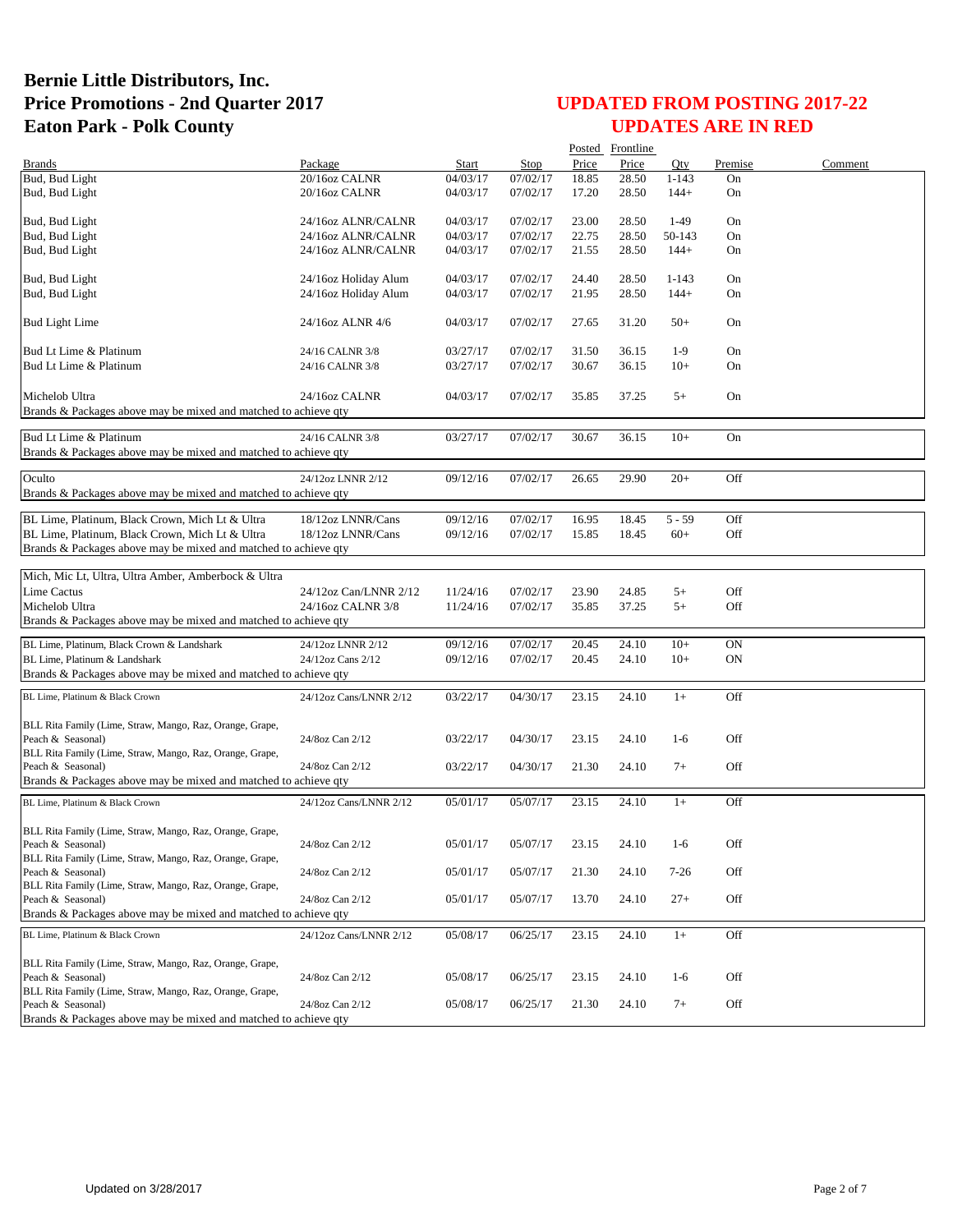|                                                                                                     |                                      |          |             |       | Posted Frontline |           |         |                                      |
|-----------------------------------------------------------------------------------------------------|--------------------------------------|----------|-------------|-------|------------------|-----------|---------|--------------------------------------|
| Brands                                                                                              | Package                              | Start    | <b>Stop</b> | Price | Price            | Qty       | Premise | Comment                              |
| BL Lime, Platinum & Black Crown                                                                     | 24/12oz Cans/LNNR 2/12               | 06/26/17 | 07/02/17    | 23.15 | 24.10            | $1+$      | Off     |                                      |
|                                                                                                     |                                      |          |             |       |                  |           |         |                                      |
| BLL Rita Family (Lime, Straw, Mango, Raz, Orange, Grape,<br>Peach & Seasonal)                       | 24/8oz Can 2/12                      | 06/26/17 | 07/02/17    | 23.15 | 24.10            | $1-6$     | Off     |                                      |
| BLL Rita Family (Lime, Straw, Mango, Raz, Orange, Grape,                                            |                                      |          |             |       |                  |           |         |                                      |
| Peach & Seasonal)                                                                                   | 24/8oz Can 2/12                      | 06/26/17 | 07/02/17    | 21.30 | 24.10            | $7-26$    | Off     |                                      |
| BLL Rita Family (Lime, Straw, Mango, Raz, Orange, Grape,                                            |                                      |          |             |       |                  |           |         |                                      |
| Peach & Seasonal)                                                                                   | 24/8oz Can 2/12                      | 06/26/17 | 07/02/17    | 13.70 | 24.10            | $27+$     | Off     |                                      |
| Brands & Packages above may be mixed and matched to achieve qty                                     |                                      |          |             |       |                  |           |         |                                      |
| Bud Light Lime, Platinum & Black Crown                                                              | 24/12oz LNNR 4/6                     | 04/03/17 | 04/30/17    | 21.60 | 24.55            | $10+$     | Off     |                                      |
| Brands & Packages above may be mixed and matched to achieve qty                                     |                                      |          |             |       |                  |           |         |                                      |
|                                                                                                     |                                      |          |             |       |                  |           |         |                                      |
| Bud Lt Platinum & Black Crown                                                                       | 24/12oz LNNR 4/6                     | 05/01/17 | 05/07/17    | 21.60 | 24.55            | $10+$     | Off     |                                      |
| <b>Bud Light Lime</b>                                                                               |                                      | 05/01/17 | 05/07/17    | 21.60 | 24.55            | $10-14$   | Off     |                                      |
| <b>Bud Light Lime</b>                                                                               | 24/12oz LNNR 4/6<br>24/12oz LNNR 4/6 | 05/01/17 | 05/07/17    | 15.85 | 24.55            | $15+$     | Off     |                                      |
| Brands & Packages above may be mixed and matched to achieve qty                                     |                                      |          |             |       |                  |           |         |                                      |
|                                                                                                     |                                      |          |             |       |                  |           |         |                                      |
| Bud Light Lime, Platinum & Black Crown                                                              | 24/12oz LNNR 4/6                     | 05/08/17 | 07/02/17    | 21.60 | 24.55            | $10+$     | Off     |                                      |
| Brands & Packages above may be mixed and matched to achieve qty                                     |                                      |          |             |       |                  |           |         |                                      |
| Busch, Busch Lt, Nat Lt, Nat Ice & Rolling Rock                                                     | $24/12$ oz Can S/C                   | 01/16/17 | 07/02/17    | 15.35 | 17.00            | 15-76     | Off     |                                      |
| Busch, Busch Lt, Nat Lt, Nat Ice & Rolling Rock                                                     | 24/12oz Can S/C                      | 01/16/17 | 07/02/17    | 13.80 | 17.00            | $77+$     | Off     |                                      |
|                                                                                                     |                                      |          |             |       |                  |           |         |                                      |
| Natty Daddy                                                                                         | $24/12$ oz Can S/C                   | 01/16/17 | 07/02/17    | 15.35 | 16.10            | $1-4$     | Off     | Stop Date Change from 4/29 to 7/2/17 |
| Natty Daddy                                                                                         | $24/12$ oz Can S/C                   | 01/16/17 | 07/02/17    | 14.35 | 16.10            | 5-76      | Off     |                                      |
| Natty Daddy                                                                                         | $24/12$ oz Can S/C                   | 01/16/17 | 07/02/17    | 13.80 | 16.10            | $77+$     | Off     |                                      |
| Brands & Packages above may be mixed and matched to achieve qty                                     |                                      |          |             |       |                  |           |         |                                      |
| Busch, Busch Lt, Nat Lt, Nat Ice, Bud Ice, Rolling Rock                                             |                                      |          |             |       |                  |           |         |                                      |
| & Busch Ice                                                                                         | 18/12oz Cans/LNNR                    | 04/03/17 | 04/16/17    | 10.95 | 12.40            | 20-39     | Off     |                                      |
| Busch, Busch Lt, Nat Lt, Nat Ice, Bud Ice, Rolling Rock                                             |                                      |          |             |       |                  |           |         |                                      |
| & Busch Ice                                                                                         | 18/12oz Cans/LNNR                    | 04/03/17 | 04/16/17    | 9.35  | 12.40            | $40+$     | Off     |                                      |
| Brands & Packages above may be mixed and matched to achieve qty                                     |                                      |          |             |       |                  |           |         |                                      |
|                                                                                                     |                                      |          |             |       |                  |           |         |                                      |
| Busch, Busch Lt, Nat Lt, Nat Ice, Bud Ice, Rolling Rock                                             |                                      |          |             |       |                  |           |         |                                      |
| & Busch Ice                                                                                         | 18/12oz Cans/LNNR                    | 04/17/17 | 07/02/17    | 9.35  | 12.40            | $40+$     | Off     |                                      |
| Brands & Packages above may be mixed and matched to achieve qty                                     |                                      |          |             |       |                  |           |         |                                      |
| King Cobra & High Gravity                                                                           | 24/16oz Can 6/4                      | 09/12/16 | 07/02/17    | 17.75 | 19.55            | $5+$      | Off     |                                      |
| Brands & Packages above may be mixed and matched to achieve qty                                     |                                      |          |             |       |                  |           |         |                                      |
|                                                                                                     |                                      |          |             |       |                  |           |         |                                      |
| Shock Top & Shock Top Sampler                                                                       | 24/12oz LNNR                         | 09/12/16 | 07/02/17    | 19.70 | 27.75            | $56+$     | Off     |                                      |
| Shock Top & Shock Top Lemon                                                                         | $15/12$ oz Can                       | 09/12/16 | 07/02/17    | 13.65 | 15.25            | $50+$     | Off     |                                      |
| Shock Top & Shock Top Lemon                                                                         | 30/12oz Can 2/15                     | 09/12/16 | 07/02/17    | 25.70 | 28.90            | $25+$     | Off     |                                      |
| Shock Top, Apple Wheat, Lemon, Pumpkin, Rasp, IPA, Winter                                           |                                      |          |             |       |                  |           |         |                                      |
| Combo, Choc, Pretzel, Ginger, Ruby Red                                                              | 24/12oz LNNR 4/6                     | 03/13/17 | 06/10/17    | 27.10 | 27.75            | $1-19$    | Off     |                                      |
| Shock Top, Apple Wheat, Lemon, Pumpkin, Rasp, IPA, Winter                                           |                                      |          |             |       |                  |           |         |                                      |
| Combo, Choc, Pretzel, Ginger, Ruby Red                                                              | 24/12oz LNNR 4/6                     | 03/13/17 | 06/10/17    | 26.10 | 27.75            | $20 - 55$ | Off     |                                      |
| Shock Top, Apple Wheat, Lemon, Pumpkin, Rasp, IPA, Winter<br>Combo, Choc, Pretzel, Ginger, Ruby Red | 24/12oz LNNR 4/6                     | 03/13/17 | 06/10/17    | 25.10 | 27.75            | 56-111    | Off     |                                      |
| Shock Top, Apple Wheat, Lemon, Pumpkin, Rasp, IPA, Winter                                           |                                      |          |             |       |                  |           |         |                                      |
| Combo, Choc, Pretzel, Ginger, Ruby Red                                                              | 24/12oz LNNR 4/6                     | 03/13/17 | 06/10/17    | 24.10 | 27.75            | $112+$    | Off     |                                      |
| Brands & Packages above may be mixed and matched to achieve qty                                     |                                      |          |             |       |                  |           |         |                                      |
| Shock Top, Apple Wheat, Lemon, Pumpkin, Rasp, IPA, Winter                                           |                                      |          |             |       |                  |           |         |                                      |
| Combo, Choc, Pretzel, Ginger, Ruby Red                                                              | 24/12oz LNNR 4/6                     | 06/12/17 | 06/18/17    | 27.10 | 27.75            | $1-19$    | Off     |                                      |
| Shock Top, Apple Wheat, Lemon, Pumpkin, Rasp, IPA, Winter<br>Combo, Choc, Pretzel, Ginger, Ruby Red | 24/12oz LNNR 4/6                     | 06/12/17 | 06/18/17    | 19.20 | 27.75            | $20+$     | Off     |                                      |
| Brands & Packages above may be mixed and matched to achieve qty                                     |                                      |          |             |       |                  |           |         |                                      |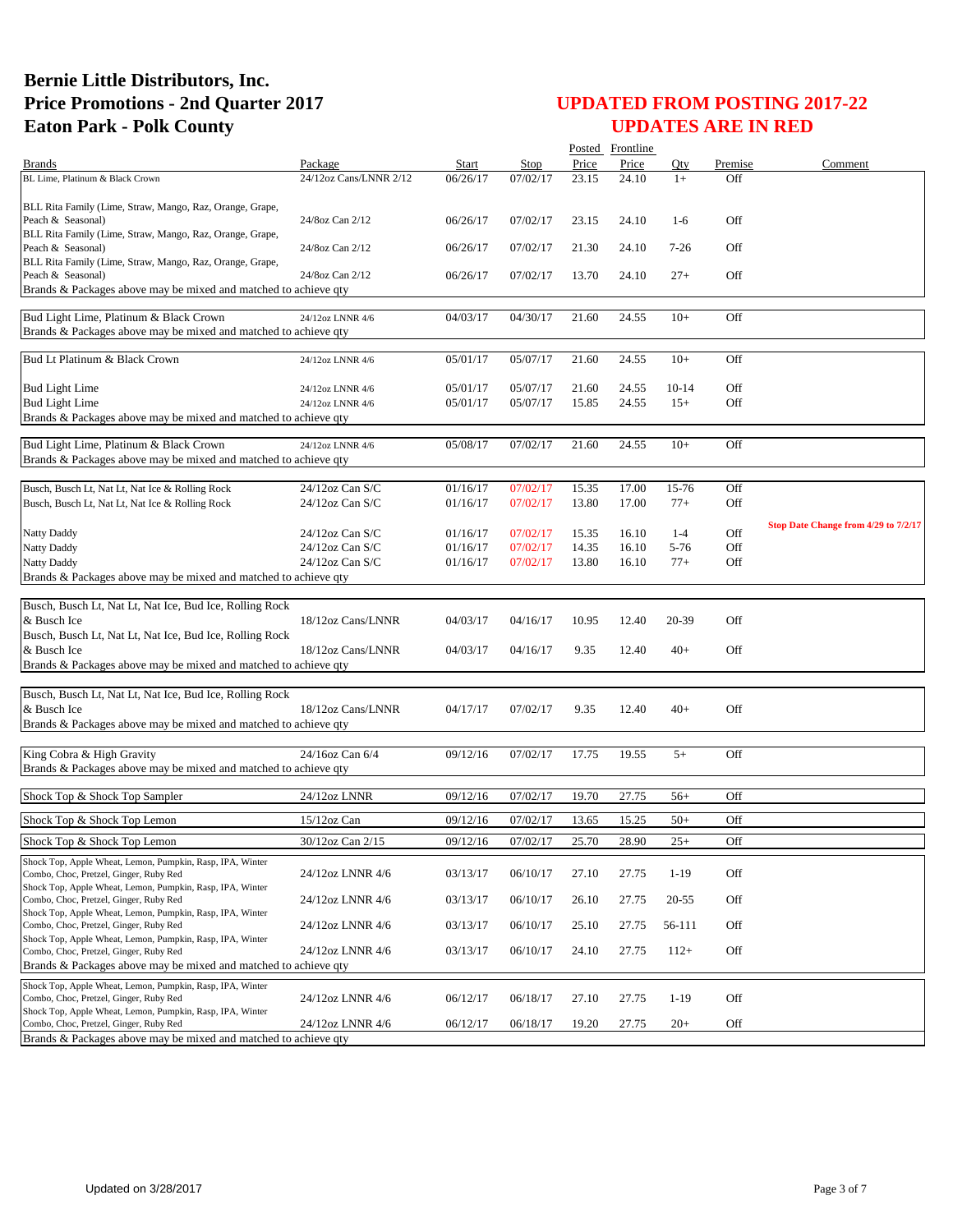|                                                                                                                                                                  |                                      |                      |                      |                | Posted Frontline |                  |            |         |
|------------------------------------------------------------------------------------------------------------------------------------------------------------------|--------------------------------------|----------------------|----------------------|----------------|------------------|------------------|------------|---------|
| <b>Brands</b>                                                                                                                                                    | Package                              | Start                | Stop                 | Price          | Price            | Oty              | Premise    | Comment |
| Shock Top, Apple Wheat, Lemon, Pumpkin, Rasp, IPA, Winter<br>Combo, Choc, Pretzel, Ginger, Ruby Red<br>Shock Top, Apple Wheat, Lemon, Pumpkin, Rasp, IPA, Winter | 24/12oz LNNR 4/6                     | 06/19/17             | 09/02/17             | 27.10          | 27.75            | $1-19$           | Off        |         |
| Combo, Choc, Pretzel, Ginger, Ruby Red<br>Shock Top, Apple Wheat, Lemon, Pumpkin, Rasp, IPA, Winter                                                              | 24/12oz LNNR 4/6                     | 06/19/17             | 09/02/17             | 26.10          | 27.75            | $20 - 55$        | Off        |         |
| Combo, Choc, Pretzel, Ginger, Ruby Red<br>Shock Top, Apple Wheat, Lemon, Pumpkin, Rasp, IPA, Winter                                                              | 24/12oz LNNR 4/6                     | 06/19/17             | 09/02/17             | 25.10          | 27.75            | 56-111           | Off        |         |
| Combo, Choc, Pretzel, Ginger, Ruby Red<br>Brands & Packages above may be mixed and matched to achieve qty                                                        | 24/12oz LNNR 4/6                     | 06/19/17             | 09/02/17             | 24.10          | 27.75            | $112+$           | Off        |         |
|                                                                                                                                                                  |                                      |                      |                      |                |                  |                  |            |         |
| Wild Blue & Redbridge<br>Brands & Packages above may be mixed and matched to achieve qty                                                                         | 24/12oz LNNR 4/6                     | 11/14/16             | 07/02/17             | 28.65          | 29.35            | $28+$            | Off        |         |
| Kirin Ichiban & Kirin Light                                                                                                                                      | 24/12oz LNNR 4/6                     | 11/14/16             | 07/02/17             | 23.50          | 27.75            | $10+$            | Off        |         |
| Brands & Packages above may be mixed and matched to achieve qty                                                                                                  |                                      |                      |                      |                |                  |                  |            |         |
| Becks, Lt, Dark, Oktob, Sapphire, Becks NA & Bass                                                                                                                | 24/12oz LNNR 4/6                     | 09/12/16             | 05/21/17             | 22.05          | 24.55            | 56-111           | Off        |         |
| Becks, Lt, Dark, Oktob, Sapphire, Becks NA & Bass                                                                                                                | 24/12oz LNNR 4/6                     | 09/12/16             | 05/21/17             | 19.80          | 24.55            | $112+$           | Off        |         |
| Brands & Packages above may be mixed and matched to achieve qty                                                                                                  |                                      |                      |                      |                |                  |                  |            |         |
| Becks, Lt, Dark, Oktob, Sapphire                                                                                                                                 | 24/12oz LNNR 4/6                     | 05/22/17             | 05/28/17             | 16.50          | 24.55            | $20+$            | Off        |         |
| Bass Ale & Beck's NA<br>Bass Ale & Beck's NA                                                                                                                     | 24/12oz LNNR 4/6<br>24/12oz LNNR 4/6 | 05/22/17<br>05/22/17 | 05/28/17<br>05/28/17 | 22.05<br>19.80 | 24.55<br>24.55   | 56-111<br>$112+$ | Off<br>Off |         |
| Brands & Packages above may be mixed and matched to achieve qty                                                                                                  |                                      |                      |                      |                |                  |                  |            |         |
| Becks, Lt, Dark, Oktob, Sapphire, Becks NA & Bass                                                                                                                |                                      | 05/29/17             | 07/02/17             | 22.05          | 24.55            | 56-111           | Off        |         |
| Becks, Lt, Dark, Oktob, Sapphire, Becks NA & Bass<br>Brands & Packages above may be mixed and matched to achieve qty                                             | 24/12oz LNNR 4/6<br>24/12oz LNNR 4/6 | 05/29/17             | 07/02/17             | 19.80          | 24.55            | $112+$           | Off        |         |
| Becks, Light, Dark, Oktoberfest, Sapphire & Bass                                                                                                                 | 24/12oz LNNR/CAN 2/12                | 03/06/17             | 04/16/17             | 20.35          | 24.10            | 56-111           | Off        |         |
| Becks, Light, Dark, Oktoberfest, Sapphire & Bass                                                                                                                 | 24/12oz LNNR/CAN 2/12                | 03/06/17             | 04/16/17             | 19.80          | 24.10            | $112+$           | Off        |         |
| Land Shark                                                                                                                                                       | 24/12oz LNNR/CAN 2/12                | 03/06/17             | 04/16/17             | 22.15          | 24.10            | 56-111           | Off        |         |
| Land Shark                                                                                                                                                       | 24/12oz LNNR/CAN 2/12                | 03/06/17             | 04/16/17             | 20.35          | 24.10            | $112+$           | Off        |         |
| Brands & Packages above may be mixed and matched to achieve qty                                                                                                  |                                      |                      |                      |                |                  |                  |            |         |
| Becks, Light, Dark, Oktoberfest, Sapphire & Bass                                                                                                                 | 24/12oz LNNR/CAN 2/12                | 04/17/17             | 04/23/17             | 19.20          | 24.10            | $10+$            | Off        |         |
| <b>Land Shark</b><br>Brands & Packages above may be mixed and matched to achieve qty                                                                             | 24/12oz LNNR/CAN 2/12                | 04/17/17             | 04/23/17             | 19.20          | 24.10            | $10+$            | Off        |         |
|                                                                                                                                                                  |                                      |                      |                      |                |                  |                  |            |         |
| Becks, Light, Dark, Oktoberfest, Sapphire & Bass                                                                                                                 | 24/12oz LNNR/CAN 2/12                | 04/24/17             | 05/07/17             | 20.35          | 24.10            | 56-111           | Off        |         |
| Becks, Light, Dark, Oktoberfest, Sapphire & Bass                                                                                                                 | 24/12oz LNNR/CAN 2/12                | 04/24/17             | 05/07/17             | 19.80          | 24.10            | $112+$           | Off        |         |
| <b>Land Shark</b>                                                                                                                                                | 24/12oz LNNR/CAN 2/12                | 04/24/17             | 05/07/17             | 22.15          | 24.10            | 56-111           | Off        |         |
| <b>Land Shark</b><br>Brands & Packages above may be mixed and matched to achieve qty                                                                             | 24/12oz LNNR/CAN 2/12                | 04/24/17             | 05/07/17             | 20.35          | 24.10            | $112+$           | Off        |         |
|                                                                                                                                                                  |                                      |                      |                      |                |                  |                  |            |         |
| Becks, Light, Dark, Oktoberfest, Sapphire & Bass                                                                                                                 | 24/12oz LNNR/CAN 2/12                | 05/08/17             | 05/14/17             | 19.20          | 24.10            | $10+$            | Off        |         |
| Land Shark                                                                                                                                                       | 24/12oz LNNR/CAN 2/12                | 05/08/17             | 05/14/17             | 19.20          | 24.10            | $10+$            | Off        |         |
| Brands & Packages above may be mixed and matched to achieve qty                                                                                                  |                                      |                      |                      |                |                  |                  |            |         |
| Becks, Light, Dark, Oktoberfest, Sapphire & Bass                                                                                                                 | 24/12oz LNNR/CAN 2/12                | 05/15/17             | 06/11/17             | 20.35          | 24.10            | 56-111           | Off        |         |
| Becks, Light, Dark, Oktoberfest, Sapphire & Bass                                                                                                                 | 24/12oz LNNR/CAN 2/12                | 05/15/17             | 06/11/17             | 19.80          | 24.10            | $112+$           | Off        |         |
| Land Shark                                                                                                                                                       | 24/12oz LNNR/CAN 2/12                | 05/15/17             | 06/11/17             | 22.15          | 24.10            | 56-111           | Off        |         |
| <b>Land Shark</b>                                                                                                                                                | 24/12oz LNNR/CAN 2/12                | 05/15/17             | 06/11/17             | 20.35          | 24.10            | $112+$           | Off        |         |
| Brands & Packages above may be mixed and matched to achieve qty                                                                                                  |                                      |                      |                      |                |                  |                  |            |         |
| Becks, Light, Dark, Oktoberfest, Sapphire & Bass                                                                                                                 | 24/12oz LNNR/CAN 2/12                | 06/12/17             | 06/18/17             | 19.20          | 24.10            | $10+$            | Off        |         |
| Land Shark                                                                                                                                                       | 24/12oz LNNR/CAN 2/12                | 06/12/17             | 06/18/17             | 19.20          | 24.10            | $10+$            | Off        |         |
| Brands & Packages above may be mixed and matched to achieve qty                                                                                                  |                                      |                      |                      |                |                  |                  |            |         |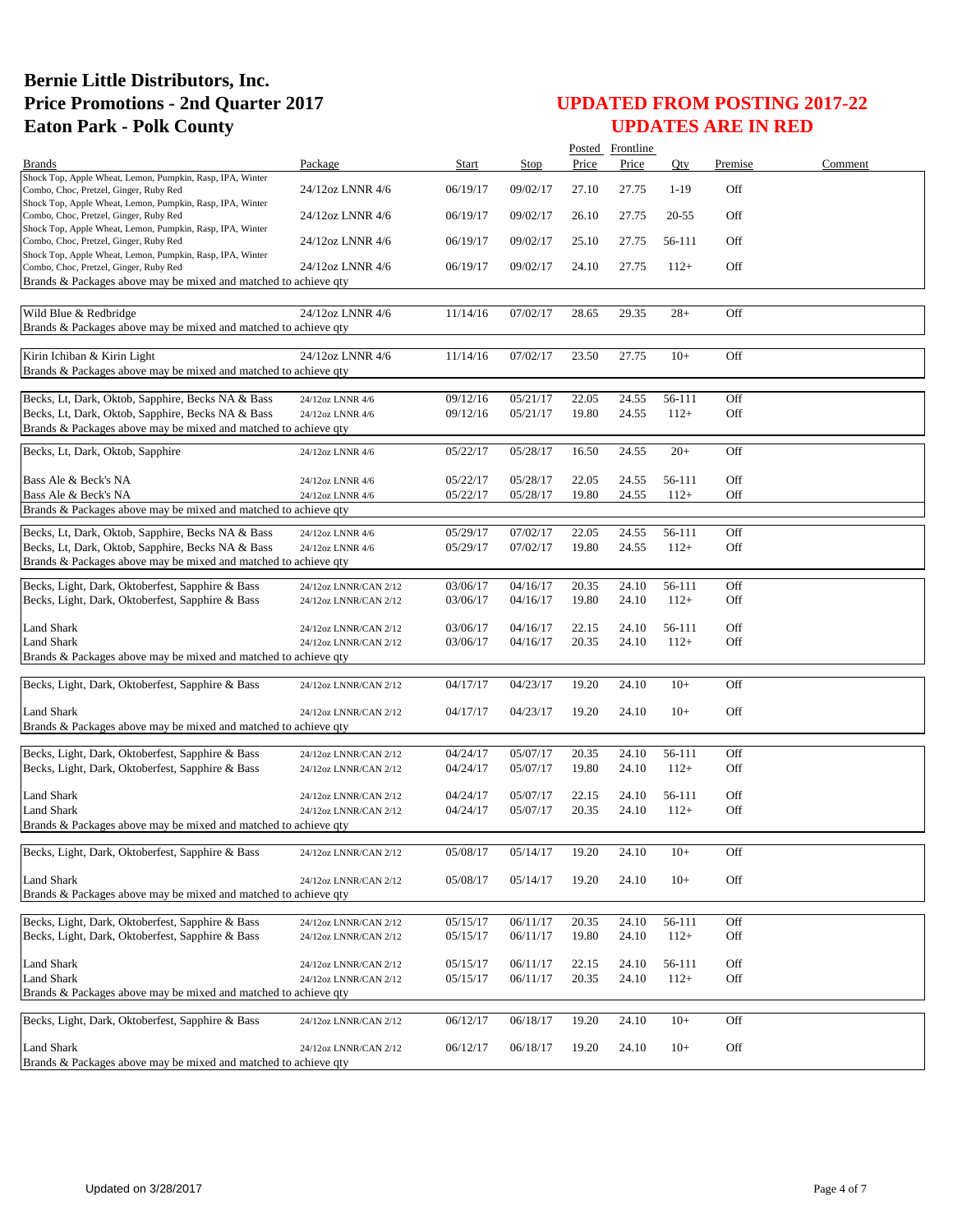|                                                                                                                                       |                       |          |          |       | Posted Frontline |           |         |         |
|---------------------------------------------------------------------------------------------------------------------------------------|-----------------------|----------|----------|-------|------------------|-----------|---------|---------|
| <b>Brands</b>                                                                                                                         | Package               | Start    | Stop     | Price | Price            | Oty       | Premise | Comment |
| Becks, Light, Dark, Oktoberfest, Sapphire & Bass                                                                                      | 24/12oz LNNR/CAN 2/12 | 06/19/17 | 07/09/17 | 20.35 | 24.10            | 56-111    | Off     |         |
| Becks, Light, Dark, Oktoberfest, Sapphire & Bass                                                                                      | 24/12oz LNNR/CAN 2/12 | 06/19/17 | 07/09/17 | 19.80 | 24.10            | $112+$    | Off     |         |
| Land Shark                                                                                                                            | 24/12oz LNNR/CAN 2/12 | 06/19/17 | 07/09/17 | 22.15 | 24.10            | 56-111    | Off     |         |
| <b>Land Shark</b>                                                                                                                     | 24/12oz LNNR/CAN 2/12 | 06/19/17 | 07/09/17 | 20.35 | 24.10            | $112+$    | Off     |         |
| Brands & Packages above may be mixed and matched to achieve qty                                                                       |                       |          |          |       |                  |           |         |         |
|                                                                                                                                       |                       |          |          |       |                  |           |         |         |
| Beck's, Sapphire, Black Crown, BL Lime, Platinum,                                                                                     |                       |          |          |       |                  |           |         |         |
| Michelob Ultra & Landshark<br>Beck's, Sapphire, Black Crown, BL Lime, Platinum,                                                       | 24/16oz CAN 6/4       | 02/06/17 | 07/02/17 | 25.75 | 28.00            | $1 - 2$   | Off     |         |
| Michelob Ultra & Landshark                                                                                                            | 24/16oz CAN 6/4       | 02/06/17 | 07/02/17 | 24.90 | 28.00            | $3+$      | Off     |         |
|                                                                                                                                       |                       |          |          |       |                  |           |         |         |
| Shock Top, Apple, Lemon, Pumpkin, Shockolate &                                                                                        |                       |          |          |       |                  |           |         |         |
| <b>Twisted Pretzel</b>                                                                                                                | 24/16oz CAN 6/4       | 02/06/17 | 07/02/17 | 29.80 | 33.50            | $1 - 2$   | Off     |         |
| Shock Top, Apple, Lemon, Pumpkin, Shockolate &                                                                                        |                       |          |          |       |                  |           |         |         |
| <b>Twisted Pretzel</b>                                                                                                                | 24/16oz CAN 6/4       | 02/06/17 | 07/02/17 | 24.90 | 33.50            | $3+$      | Off     |         |
|                                                                                                                                       |                       |          |          |       |                  |           |         |         |
| Goose 312, IPA, Green Line & Four Star Pilsner                                                                                        | 24/16oz CAN 6/4       | 02/06/17 | 07/02/17 | 29.80 | 31.95            | $1 - 2$   | Off     |         |
| Goose 312, IPA, Green Line & Four Star Pilsner                                                                                        | 24/16oz CAN 6/4       | 02/06/17 | 07/02/17 | 24.90 | 31.95            | $3+$      | Off     |         |
|                                                                                                                                       |                       |          |          |       |                  |           |         |         |
| Bud Chelada, Bud Lt Chelada                                                                                                           | 24/16oz Can 6/4       | 02/06/17 | 07/02/17 | 29.80 | 33.50            | $1+$      | Off     |         |
|                                                                                                                                       |                       |          |          |       |                  |           |         |         |
| Rita Splash (Lime, Strawberry & Pineapple)                                                                                            | 24/16oz CAN 4/6       | 02/06/17 | 07/02/17 | 29.80 | 37.50            | $1+$      | Off     |         |
|                                                                                                                                       |                       |          |          |       |                  |           |         |         |
| BL Lime Rita Family & Oculto<br>Brands & Packages above may be mixed and matched to achieve qty                                       | 24/16oz CAN 6/4       | 02/06/17 | 07/02/17 | 29.80 | 37.50            | $1+$      | Off     |         |
|                                                                                                                                       |                       |          |          |       |                  |           |         |         |
| <b>Boddington's Pub</b>                                                                                                               | 24/16oz CAN 6/4       | 01/04/16 | 07/02/17 | 39.15 | 41.75            | $72+$     | Off     |         |
|                                                                                                                                       |                       |          |          |       |                  |           |         |         |
| BP Blueberry, Oktoberfest, Pumpkin, Summer, Winter, Spring,                                                                           |                       |          |          |       |                  |           |         |         |
| Toasted Lager, Hoptical Illusion, Mosaic Session IPA & Honey<br>Robber                                                                | 24/12oz LNNR 4/6      | 03/20/17 | 06/25/17 | 27.70 | 30.90            | 25-55     | Off     |         |
| BP Blueberry, Oktoberfest, Pumpkin, Summer, Winter, Spring,                                                                           |                       |          |          |       |                  |           |         |         |
| Toasted Lager, Hoptical Illusion, Mosaic Session IPA & Honey                                                                          |                       |          |          |       |                  |           |         |         |
| Robber                                                                                                                                | 24/12oz LNNR 4/6      | 03/20/17 | 06/25/17 | 26.70 | 30.90            | $56+$     | Off     |         |
| Goose 312, 312 Pale Ale, Honkers, IPA, Winter, Summer, Harvest                                                                        |                       |          |          |       |                  |           |         |         |
| Ale, Sixth Day, Endless IPA, Rambler IPA, Oktob, 10 Hills Pale Ale,                                                                   |                       |          |          |       |                  |           |         |         |
| Four Star, Green Line, Preseason                                                                                                      | 24/12oz LNNR/Can 4/6  | 03/20/17 | 06/25/17 | 27.70 | 30.90            | $25 - 55$ | Off     |         |
| Goose 312, 312 Pale Ale, Honkers, IPA, Winter, Summer, Harvest                                                                        |                       |          |          |       |                  |           |         |         |
| Ale, Sixth Day, Endless IPA, Rambler IPA, Oktob, 10 Hills Pale Ale,<br>Four Star, Green Line, Preseason                               | 24/12oz LNNR/Can 4/6  | 03/20/17 | 06/25/17 | 26.70 | 30.90            | $56+$     | Off     |         |
| Brands & Packages above may be mixed and matched to achieve qty                                                                       |                       |          |          |       |                  |           |         |         |
|                                                                                                                                       |                       |          |          |       |                  |           |         |         |
| BP Blueberry, Oktoberfest, Pumpkin, Summer, Winter, Spring,                                                                           |                       |          |          |       |                  |           |         |         |
| Toasted Lager, Hoptical Illusion, Mosaic Session IPA & Honey<br>Robber                                                                | 24/12oz LNNR 4/6      | 06/26/17 | 07/02/17 | 19.20 | 30.90            | $10+$     | Off     |         |
|                                                                                                                                       |                       |          |          |       |                  |           |         |         |
| Goose 312, 312 Pale Ale, Honkers, IPA, Winter, Summer, Harvest                                                                        |                       |          |          |       |                  |           |         |         |
| Ale, Sixth Day, Endless IPA, Rambler IPA, Oktob, 10 Hills Pale Ale,                                                                   |                       |          |          |       |                  |           |         |         |
| Four Star, Green Line, Preseason                                                                                                      | 24/12oz LNNR/Can 4/6  | 06/26/17 | 07/02/17 | 27.70 | 30.90            | 25-55     | Off     |         |
| Goose 312, 312 Pale Ale, Honkers, IPA, Winter, Summer, Harvest<br>Ale, Sixth Day, Endless IPA, Rambler IPA, Oktob, 10 Hills Pale Ale, |                       |          |          |       |                  |           |         |         |
| Four Star, Green Line, Preseason                                                                                                      | 24/12oz LNNR/Can 4/6  | 06/26/17 | 07/02/17 | 26.70 | 30.90            | $56+$     | Off     |         |
| Brands & Packages above may be mixed and matched to achieve qty                                                                       |                       |          |          |       |                  |           |         |         |
| Shock Top, Wheat IPA, Lemon, Pumpkin, Variety, Apple, Winter,                                                                         |                       |          |          |       |                  |           |         |         |
| Honey Bourbon, Choc, Pretzel, Ginger & Ruby Red                                                                                       | 24/12oz LNNR/Can 2/12 | 01/23/17 | 07/02/17 | 24.60 | 27.75            | 14-55     | Off     |         |
| Shock Top, Wheat IPA, Lemon, Pumpkin, Variety, Apple, Winter,                                                                         |                       |          |          |       |                  |           |         |         |
| Honey Bourbon, Choc, Pretzel, Ginger & Ruby Red                                                                                       | 24/12oz LNNR/Can 2/12 | 01/23/17 | 07/02/17 | 23.60 | 27.75            | 56-111    | Off     |         |
| Shock Top, Wheat IPA, Lemon, Pumpkin, Variety, Apple, Winter,<br>Honey Bourbon, Choc, Pretzel, Ginger & Ruby Red                      | 24/12oz LNNR/Can 2/12 | 01/23/17 | 07/02/17 | 22.60 | 27.75            | $112+$    | Off     |         |
|                                                                                                                                       |                       |          |          |       |                  |           |         |         |
|                                                                                                                                       |                       |          |          |       |                  |           |         |         |
| Goose 312, 312 Pale, Honkers, IPA, Winter, Summer, Fall, Harvest<br>Ale, Endless IPA, Winter, Four Star, Green Line, Seasonals        |                       |          |          |       |                  |           |         |         |
|                                                                                                                                       | 24/12oz LNNR/CN 2/12  | 01/23/17 | 07/02/17 | 26.25 | 29.65            | 14-55     | Off     |         |
| Goose 312, 312 Pale, Honkers, IPA, Winter, Summer, Fall, Harvest                                                                      |                       |          |          |       |                  |           |         |         |
| Ale, Endless IPA, Winter, Four Star, Green Line, Seasonals                                                                            | 24/12oz LNNR/CN 2/12  | 01/23/17 | 07/02/17 | 25.25 | 29.65            | $56+$     | Off     |         |
| Brands & Packages above may be mixed and matched to achieve qty                                                                       |                       |          |          |       |                  |           |         |         |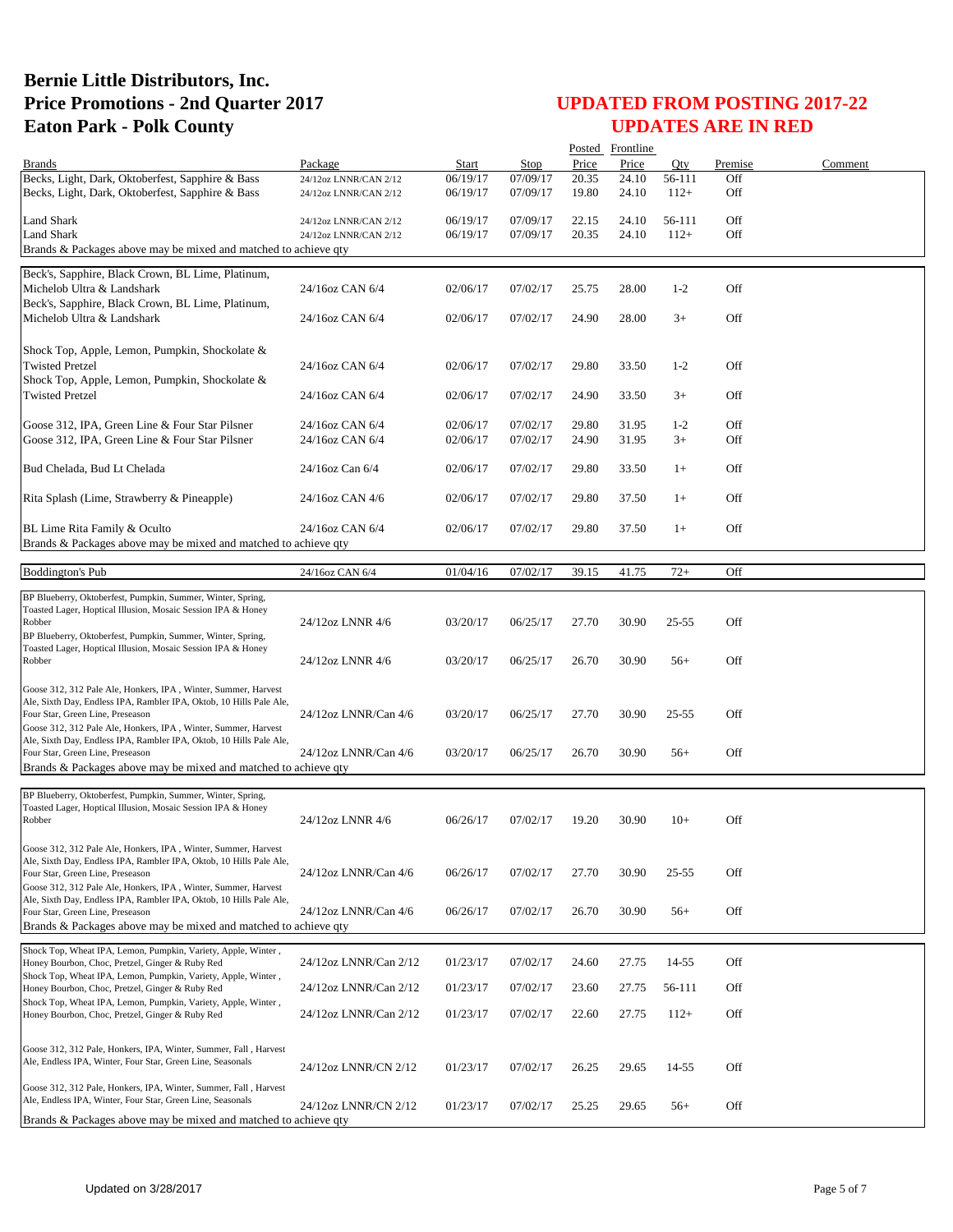|                                                                                                              |                                                 |                      |                      |       | Posted Frontline |                   |            |         |
|--------------------------------------------------------------------------------------------------------------|-------------------------------------------------|----------------------|----------------------|-------|------------------|-------------------|------------|---------|
| <b>Brands</b>                                                                                                | Package                                         | Start                | Stop                 | Price | Price            | Qty               | Premise    | Comment |
| Goose Seasonal Sampler                                                                                       | 24/12oz Can                                     | 01/02/17             | 07/02/17             | 25.45 | 28.85            | 14-55             | Off        |         |
| Goose Seasonal Sampler<br>Brands & Packages above may be mixed and matched to achieve qty                    | 24/12oz Can                                     | 01/02/17             | 07/02/17             | 24.45 | 28.85            | $56+$             | Off        |         |
|                                                                                                              |                                                 |                      |                      |       |                  |                   |            |         |
| Goose Seasonal Sampler                                                                                       | 24/12oz LNNR                                    | 01/02/17             | 07/02/17             | 26.80 | 28.85            | $10 - 55$         | Off        |         |
| Goose Seasonal Sampler                                                                                       | 24/12oz LNNR                                    | 01/02/17             | 07/02/17             | 25.50 | 28.85            | 56-111            | Off        |         |
| Goose Seasonal Sampler                                                                                       | 24/12oz LNNR                                    | 01/02/17             | 07/02/17             | 24.50 | 28.85            | $112+$            | Off        |         |
| Brands & Packages above may be mixed and matched to achieve qty                                              |                                                 |                      |                      |       |                  |                   |            |         |
| Stella Artois                                                                                                | 20/9.6oz LNR                                    | 09/12/16             | 07/02/17             | 19.90 | 21.95            | $3+$              | Off        |         |
|                                                                                                              |                                                 |                      |                      |       |                  |                   |            |         |
| Stella Artois, Cidre, Hoegaarden, Leffe Blonde/Brown                                                         | 24/11.2oz LNNR/CN 4/6                           | 04/03/17             | 04/23/17             | 26.40 | 32.55            | 56-111            | Off        |         |
| Stella Artois, Cidre, Hoegaarden, Leffe Blonde/Brown<br>Stella Artois, Cidre, Hoegaarden, Leffe Blonde/Brown | 24/11.2oz LNNR/CN 4/6                           | 04/03/17<br>04/03/17 | 04/23/17<br>04/23/17 | 25.75 | 32.55            | 112-215<br>$216+$ | Off<br>Off |         |
|                                                                                                              | 24/11.2oz LNNR/CN 4/6                           |                      |                      | 24.46 | 32.55            |                   |            |         |
|                                                                                                              |                                                 |                      |                      |       |                  |                   |            |         |
| Stella, Stella Cidre, Hoegaarden, Belgian Sampler                                                            | 24/11.2oz LNNR/Can 2/12 &                       |                      |                      |       |                  |                   |            |         |
|                                                                                                              | 20/14.9oz Can 2/12<br>24/11.2oz LNNR/Can 2/12 & | 04/03/17             | 04/23/17             | 30.30 | 33.30            | $1-4$             | Off        |         |
| Stella, Stella Cidre, Hoegaarden, Belgian Sampler                                                            | 20/14.9oz Can 2/12                              | 04/03/17             | 04/23/17             | 27.00 | 33.30            | $5 - 55$          | Off        |         |
|                                                                                                              | 24/11.2oz LNNR/Can 2/12 &                       |                      |                      |       |                  |                   |            |         |
| Stella, Stella Cidre, Hoegaarden, Belgian Sampler                                                            | 20/14.9oz Can 2/12                              | 04/03/17             | 04/23/17             | 26.40 | 33.30            | 56-111            | Off        |         |
| Stella, Stella Cidre, Hoegaarden, Belgian Sampler                                                            | 24/11.2oz LNNR/Can 2/12 &                       |                      |                      |       |                  |                   |            |         |
|                                                                                                              | 20/14.9oz Can 2/12                              | 04/03/17             | 04/23/17             | 25.75 | 33.30            | $112+$            | Off        |         |
| Brands & Packages above may be mixed and matched to achieve qty                                              |                                                 |                      |                      |       |                  |                   |            |         |
| Stella Artois, Cidre, Hoegaarden, Leffe Blonde/Brown                                                         | 24/11.2oz LNNR 4/6                              | 04/24/17             | 04/30/17             | 26.40 | 32.55            | 56-111            | Off        |         |
| Stella Artois, Cidre, Hoegaarden, Leffe Blonde/Brown                                                         | 24/11.2oz LNNR 4/6                              | 04/24/17             | 04/30/17             | 25.75 | 32.55            | 112-215           | Off        |         |
| Stella Artois, Cidre, Hoegaarden, Leffe Blonde/Brown                                                         | 24/11.2oz LNNR 4/6                              | 04/24/17             | 04/30/17             | 24.46 | 32.55            | $216+$            | Off        |         |
|                                                                                                              |                                                 |                      |                      |       |                  |                   |            |         |
| Stella Artois                                                                                                | 24/11.2oz Can 4/6                               | 04/24/17             | 04/30/17             | 21.60 | 32.55            | $10+$             | Off        |         |
|                                                                                                              |                                                 |                      |                      |       |                  |                   |            |         |
|                                                                                                              | 24/11.2oz LNNR/Can 2/12 &                       |                      |                      |       |                  |                   |            |         |
| Stella, Stella Cidre, Hoegaarden, Belgian Sampler                                                            | 20/14.9oz Can 2/12                              | 04/24/17             | 04/30/17             | 30.30 | 33.30            | $1-4$             | Off        |         |
|                                                                                                              | 24/11.2oz LNNR/Can 2/12 &                       |                      |                      |       |                  |                   |            |         |
| Stella, Stella Cidre, Hoegaarden, Belgian Sampler                                                            | 20/14.9oz Can 2/12                              | 04/24/17             | 04/30/17             | 27.00 | 33.30            | $5 - 55$          | Off        |         |
| Stella, Stella Cidre, Hoegaarden, Belgian Sampler                                                            | 24/11.2oz LNNR/Can 2/12 &                       |                      |                      |       |                  |                   |            |         |
|                                                                                                              | 20/14.9oz Can 2/12                              | 04/24/17             | 04/30/17             | 26.40 | 33.30            | 56-111            | Off        |         |
| Stella, Stella Cidre, Hoegaarden, Belgian Sampler                                                            | 24/11.2oz LNNR/Can 2/12 &<br>20/14.9oz Can 2/12 | 04/24/17             | 04/30/17             | 25.75 | 33.30            | $112+$            | Off        |         |
| Brands & Packages above may be mixed and matched to achieve qty                                              |                                                 |                      |                      |       |                  |                   |            |         |
|                                                                                                              |                                                 |                      |                      |       |                  |                   |            |         |
| Stella Artois, Cidre, Hoegaarden, Leffe Blonde/Brown                                                         | 24/11.2oz LNNR/CN 4/6                           | 05/01/17             | 07/02/17             | 26.40 | 32.55            | 56-111            | Off        |         |
| Stella Artois, Cidre, Hoegaarden, Leffe Blonde/Brown                                                         | 24/11.2oz LNNR/CN 4/6                           | 05/01/17             | 07/02/17             | 25.75 | 32.55            | 112-215           | Off        |         |
| Stella Artois, Cidre, Hoegaarden, Leffe Blonde/Brown                                                         | 24/11.2oz LNNR/CN 4/6                           | 05/01/17             | 07/02/17             | 24.46 | 32.55            | $216+$            | Off        |         |
|                                                                                                              |                                                 |                      |                      |       |                  |                   |            |         |
| Stella, Stella Cidre, Hoegaarden, Belgian Sampler                                                            | 24/11.2oz LNNR/Can 2/12 &                       |                      |                      |       |                  |                   |            |         |
|                                                                                                              | 20/14.9oz Can 2/12                              | 05/01/17             | 07/02/17             | 30.30 | 33.30            | $1 - 4$           | Off        |         |
| Stella, Stella Cidre, Hoegaarden, Belgian Sampler                                                            | 24/11.2oz LNNR/Can 2/12 &<br>20/14.9oz Can 2/12 | 05/01/17             | 07/02/17             | 27.00 | 33.30            | $5 - 55$          | Off        |         |
|                                                                                                              | 24/11.2oz LNNR/Can 2/12 &                       |                      |                      |       |                  |                   |            |         |
| Stella, Stella Cidre, Hoegaarden, Belgian Sampler                                                            | 20/14.9oz Can 2/12                              | 05/01/17             | 07/02/17             | 26.40 | 33.30            | 56-111            | Off        |         |
| Stella, Stella Cidre, Hoegaarden, Belgian Sampler                                                            | 24/11.2oz LNNR/Can 2/12 &                       |                      |                      |       |                  |                   |            |         |
|                                                                                                              | 20/14.9oz Can 2/12                              | 05/01/17             | 07/02/17             | 25.75 | 33.30            | $112+$            | Off        |         |
| Brands & Packages above may be mixed and matched to achieve qty                                              |                                                 |                      |                      |       |                  |                   |            |         |
| Montejo                                                                                                      | 24/12oz Can 2/12                                | 11/14/16             | 07/02/17             | 19.95 | 23.00            | $5+$              | Off & On   |         |
| Kona Longboard, Fire Rock, Pipeline, Wailua Wheat, Koko Brown,                                               |                                                 |                      |                      |       |                  |                   |            |         |
| Castaway, Big Wave, Lemongrass & Lavaman                                                                     | 24/12oz LNNR 4/6                                | 05/01/17             | 05/28/17             | 25.56 | 28.76            | $15+$             | On & Off   |         |
| Brands & Packages above may be mixed and matched to achieve qty                                              |                                                 |                      |                      |       |                  |                   |            |         |
|                                                                                                              |                                                 |                      |                      |       |                  |                   |            |         |
| Kona Longboard, Castaway, Variety & Big Wave                                                                 | 2/12/12 LNNR & Can                              | 04/03/17             | 04/30/17             | 23.98 | 27.18            | $15+$             | On & Off   |         |
| Brands & Packages above may be mixed and matched to achieve qty                                              |                                                 |                      |                      |       |                  |                   |            |         |